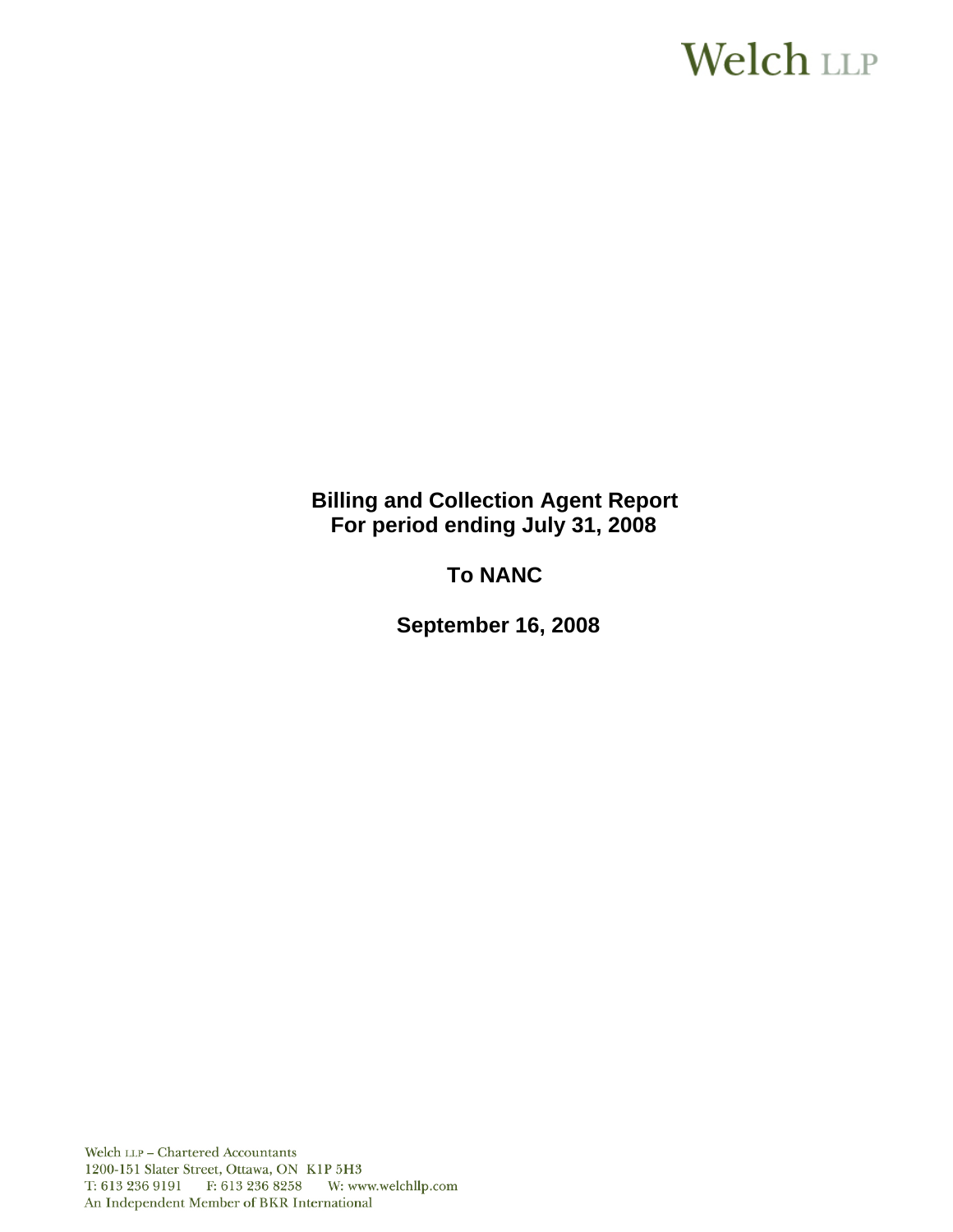## **NANPA FUND STATEMENT OF FINANCIAL POSITION JULY 31, 2008**

| <b>Assets</b><br>Cash Balance in bank account<br>Dreyfus Government Cash Management Fund                                                                   |                                      |                    | \$ | 80,442<br>4.869.000 |
|------------------------------------------------------------------------------------------------------------------------------------------------------------|--------------------------------------|--------------------|----|---------------------|
| Receivable from US Carriers<br>Receivable from Canada<br>Receivable from Caribbean countries<br>Receivables forwarded to FCC for collection (Over 90 days) | 427,268<br>5,733<br>1,696<br>174,942 |                    |    |                     |
| Allowance for uncollectible accounts                                                                                                                       |                                      | (293,000)          |    | 316,640             |
| Interest receivable                                                                                                                                        |                                      |                    |    | 7,087               |
| <b>Total assets</b>                                                                                                                                        |                                      |                    |    | 5,273,169           |
| Less: Accrued liabilities (see below for makeup)                                                                                                           |                                      |                    |    | (419, 774)          |
| <b>Fund balance</b>                                                                                                                                        |                                      |                    | S  | 4,853,395           |
| <b>Makeup of Accrued Liabilities</b> (see following page for additional details)                                                                           |                                      |                    |    |                     |
| <b>Welch LLP</b>                                                                                                                                           |                                      | 19,900             |    |                     |
| <b>NEUSTAR Pooling 1K Block Pooling Expenses</b><br><b>NEUSTAR Admin Expenses</b>                                                                          |                                      | 189,374<br>121,333 |    |                     |
| Data Collection Agent - USAC                                                                                                                               |                                      | 9,167              |    |                     |
| Fund audit                                                                                                                                                 |                                      | 80,000             |    |                     |
|                                                                                                                                                            | \$                                   | 419,774            |    |                     |

**\*\*\*\*\*\*\*\*\*\*\*\*\*\*\*\*\*\*\*\*\*\*\*\*\*\*\*\*\*\*\*\*\*\*\*\*\*\*\*\*\*\*\*\*\*\*\*\*\*\*\*\*\*\*\*\*\*\*\*\*\*\*\*\*\*\*\*\*\*\*\*\*\*\*\*\*\***

### **Other items of note**

During July 2008, the Dreyfus Government Cash Management Fund earned a rate of return of 1.826%.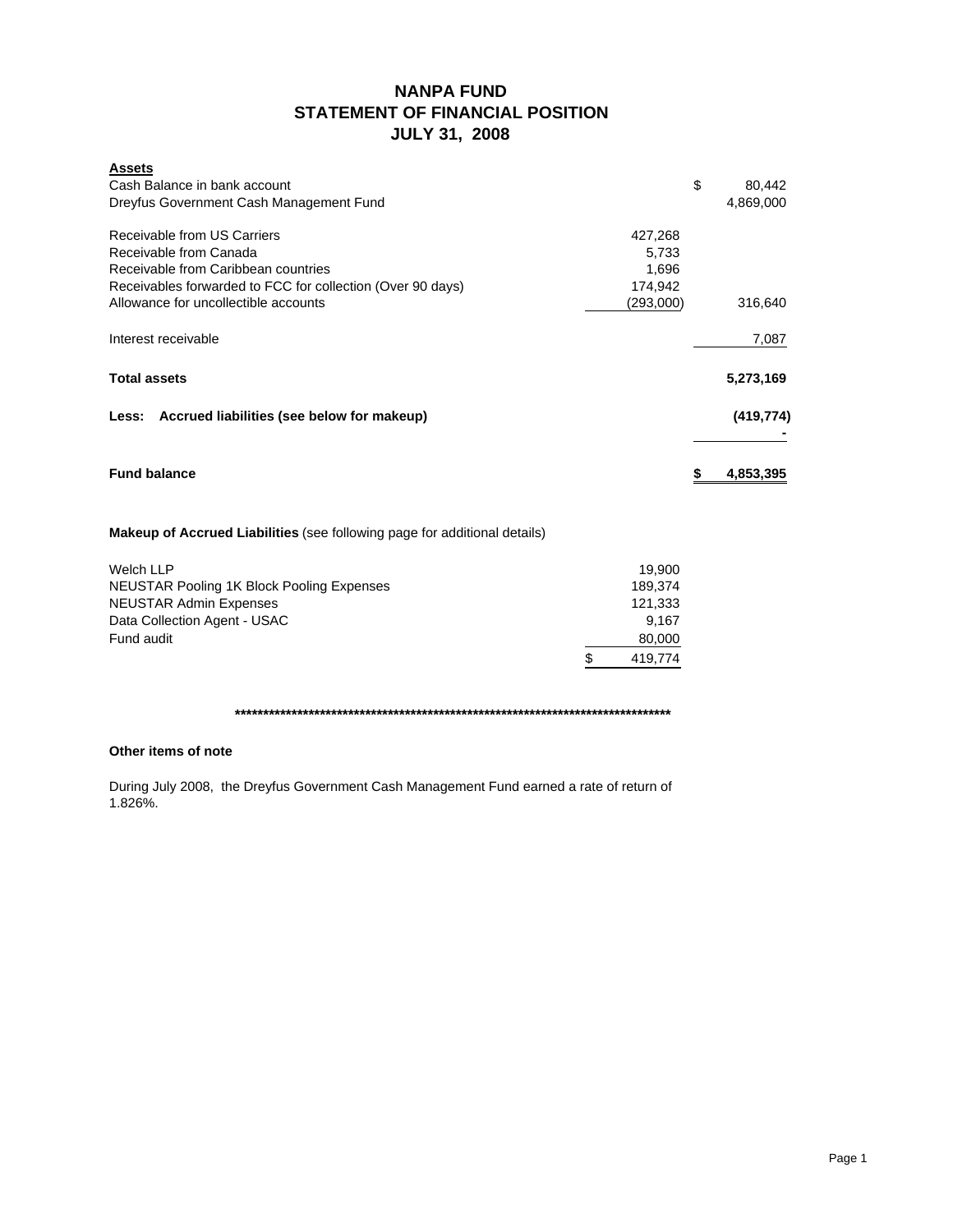#### **NANPA FUND FORECASTED STATEMENT OF CHANGES IN FUND BALANCEJULY 2008 TO JULY 2009**

|                                                                 |            | Actual                   | <b>Budgeted</b> |                     |                 |                     |                 |                 |                 |                          |                 |                     |                 |                   |                                                                 |                |
|-----------------------------------------------------------------|------------|--------------------------|-----------------|---------------------|-----------------|---------------------|-----------------|-----------------|-----------------|--------------------------|-----------------|---------------------|-----------------|-------------------|-----------------------------------------------------------------|----------------|
|                                                                 | Jul-08     | Aug-08                   | Sep-08          | Oct-08              | Nov-08          | Dec-08              | Jan-09          | Feb-09          | Mar-09          | Apr-09                   | $May-09$        | <b>Jun-09</b>       | <b>Total</b>    | <b>Budget</b>     | Variance between forecasted balance at<br>June 30/08 and budget |                |
| Revenue                                                         |            |                          |                 |                     |                 |                     |                 |                 |                 |                          |                 |                     |                 |                   |                                                                 |                |
| <b>International Contributions</b><br>Canada                    | (1)        | 11,466                   | 5,733           | 5,733               | 5,733           | 5,733               | 5,733           | 5,733           | 5,733           | 5,733                    | 5,733           | 5,732               |                 | 68,795            | 68,795                                                          |                |
| Caribbean countries<br><b>Total International Contributions</b> | (1)        | 13.589<br>25,055         | 5,733           | $\sim$ $-$<br>5,733 | $\sim$<br>5,733 | $\sim$ $-$<br>5,733 | $\sim$<br>5,733 | $\sim$<br>5,733 | $\sim$<br>5,733 | $\sim$<br>5,733          | $\sim$<br>5,733 | $\sim$ $-$<br>5,732 | $\sim$          | 13,589<br>82,384  | 13,589<br>82,384                                                |                |
| Domestic Contributions - US carriers                            |            | 2,269,639                | 178,720         | 178,720             | 178,720         | 178,720             | 178,720         | 178,720         | 178,720         | 178,720                  | 178,720         | 178,720             |                 | 4,056,839         | 3,895,083                                                       | 161,756        |
|                                                                 | (1)        |                          |                 |                     |                 |                     |                 |                 |                 |                          |                 |                     |                 |                   |                                                                 |                |
| Late filing fees for Form 499A                                  | (2)        | 500)                     |                 |                     |                 |                     |                 |                 |                 |                          |                 |                     | 115,000         | 114,500           | 115,000                                                         | 500)           |
| Interest income                                                 | (3)        | 7,225                    | 15,000          | 15,000              | 15,000          | 15,000              | 15,000          | 15,000          | 15,000          | 15,000                   | 15,000          | 15,000              | 15,000          | 172,225           | 180,000                                                         | 7,775)         |
| <b>Total revenue</b>                                            |            | 2,301,419                | 199.453         | 199.453             | 199.453         | 199.453             | 199.453         | 199.453         | 199.453         | 199.453                  | 199.453         | 199,452             | 130,000         | 4.425.948         | 4,272,467                                                       | 153,481        |
| <b>Expenses</b>                                                 |            |                          |                 |                     |                 |                     |                 |                 |                 |                          |                 |                     |                 |                   |                                                                 |                |
| <b>NANPA Administration</b>                                     | (4), (8)   | 121,333                  | 215,325         | 121,825             | 121,825         | 121,825             | 121,825         | 121,825         | 121,825         | 121,825                  | 121,825         | 121,825             | 121,825         | 1,554,908         | 1,408,661                                                       | 146,247        |
| 1K Block Pooling Administration                                 | (4), (7)   | 189,373                  | 189,373         | 189,373             | 189,373         | 189,373             | 189,374         | 189,374         | 189,374         | 189,374                  | 189,374         | 189.374             | 189,374         | 2,272,483         | 2,272,483                                                       |                |
| pANI                                                            | (9)        | $\overline{\phantom{a}}$ | 8,333           | 8,333               | 8,333           | 8,333               | 8,333           | 8,333           | 8,333           | 8,333                    | 8,333           | 8,333               | 8,333           | 91,663            | $100,000$ (                                                     | 8,337)         |
| <b>Billing and Collection</b>                                   |            |                          |                 |                     |                 |                     |                 |                 |                 |                          |                 |                     |                 |                   |                                                                 |                |
| Welch LLP<br>Data Collection Agent                              | (4)<br>(5) | 19,900<br>4,500          | 19,900<br>4,500 | 19,900<br>4,500     | 19,900<br>4,500 | 19,900<br>4,500     | 19,900<br>4,500 | 19,900<br>4.500 | 19,900<br>4.500 | 19,900<br>4,500          | 19,900<br>4,500 | 19,900<br>4.500     | 19,900<br>4,500 | 238,800<br>54,000 | 238,800<br>54,000                                               |                |
| <b>Annual Operations Audit</b>                                  | (6)        | $\sim$                   |                 |                     |                 |                     |                 |                 |                 | $\overline{\phantom{a}}$ |                 |                     | 30,000          | 30,000            | 30,000                                                          |                |
| Carrier Audits                                                  | (10)       |                          |                 |                     |                 |                     |                 |                 | 700,000         |                          |                 |                     |                 | 700,000           | 700,000                                                         |                |
| Bad debt expense (recovery)                                     | (11)       | 39                       |                 | $\sim$              | $\sim$          | $\sim$              | $\sim$          | $\sim$          | $\sim$          | $\sim$                   | $\sim$          | $\sim$              |                 | 39                |                                                                 | 3 <sup>c</sup> |
| <b>Total expenses</b>                                           |            | 335,145                  | 437.431         | 343,931             | 343,931         | 343,931             | 343,932         | 343,932         | 1,043,932       | 343,932                  | 343,932         |                     | 373,932         | 4,941,893         | 4,803,944                                                       | 137,949        |
|                                                                 |            |                          |                 |                     |                 |                     |                 |                 |                 |                          |                 | 343,932             |                 |                   |                                                                 |                |
| Net revenue (expenses)                                          |            | 1,966,274                | 237.978)        | 144,478)            | 144,478) (      | 144,478) (          | 144,479) (      | 144,479)        | 844,479)        | 144,479)                 | 144,479)        | 144,480) (          | 243,932)        | $515,945$ (       | 531,477)                                                        | 15,532         |
| Opening fund balance                                            |            | 2.887.121                | 4.853.395       | 4,615,417           | 4,470,939       | 4,326,461           | 4,181,983       | 4,037,504       | 3,893,025       | 3.048.546                | 2.904.067       | 2,759,588           | 2,615,108       | 1,895,512         | 2,730,440                                                       | 156,681        |
| <b>Closing fund balance</b>                                     |            | 4.853.395                | 4.615.417       | 4,470,939           | 4,326,461       | 4,181,983           | 4,037,504       | 3,893,025       | 3,048,546       | 2,904,067                | 2,759,588       | 2,615,108           | 2,371,176       | 1,379,567         | 2,198,963                                                       | 172,213        |
| Fund balance makeup:                                            |            |                          |                 |                     |                 |                     |                 |                 |                 |                          |                 |                     |                 |                   |                                                                 |                |
| Contingency                                                     |            | 1.000.000                | 1.000.000       | 1.000.000           | 1,000,000       | 1,000,000           | 1,000,000       | 1,000,000       | 1,000,000       | 1,000,000                | 1,000,000       | 1.000.000           | 1,000,000       | 1,000,000         | 1,000,000                                                       |                |
| Surplus                                                         |            | 3,853,395                | 3.615.417       | 3,470,939           | 3,326,461       | 3,181,983           | 3,037,504       | 2,893,025       | 2,048,546       | 1.904.067                | 1,759,588       | 1,615,108           | 1,371,176       | 379,567           | 1,198,963                                                       |                |
|                                                                 |            | 4,853,395                | 4.615.417       | 4,470,939           | 4,326,46        | 4.181.983           | 4,037,504       | 3,893,025       | 3,048,546       | 2,904,067                | 2,759,588       | 2,615,108           | 2.371.176       | 1.379.567         | 2,198,963                                                       |                |

#### **Assumptions:**

(1) The US carrier contributions for the period from July 2008 to June 2009 and the International carrier revenue is based upon actual billings The contributions for July 2009 are estimated based on billings for 2008/09 an

**(2)** These fees represent the \$100 late filing fee charged to those companies that do not file the Form 499A by the due date.

**(3)** Interest income projections are estimates

**(4)** The expenses for the NANPA Administration, 1K Block Pooling and Welch LLP are based on contracts in force. NANPA Administration contract expired June 2008.

The expense for NANPA Administration for July 2009 is based on the current contract based on the option to extend exercised by the FCC.

(5) The expense for the Data Collection Agent is based on estimate of costs by USAC for the 2009 calendar year.

(6) The contract for the annual operations audit has been awarded to Ernst & Young. The cost will be \$30,000.

(7) The August forecasted amount includes the forecasted monthly billing of \$189,375.

(8) The August forecasted amount includes the forecasted monthly billing of \$121,825 plus approved changes orders of \$93,500.

(9) Interim p-ANI administration is now covered under the new Pooling contract. \$100,000 has been allowed for the cost of permanent pANI in 2008/09.

(10) The budget allowed \$700,000 for 16 carrier audits. The FCC is revising the procurement procedure and are not conducting any audits until this is in place.

(11) The allowance covers all accounts considered potentially uncollectible at July 31, 2008. This will be covered by the contingency allowance.

| Budgeted fund balance at June 30/09 - contingency                                   | 1.000.000 |
|-------------------------------------------------------------------------------------|-----------|
|                                                                                     |           |
| Unexpended surplus carried forward - as per budget                                  | 1,198,963 |
| Increase in fund balance between budget period (February 2008) and June 2008        | 156,681   |
| Additional billings in July 2008                                                    | 161.756   |
| Late filing fees (reversal) for Form 499A - 2008                                    | (500)     |
| Additional interest earned to date over budget                                      | (7, 775)  |
| NANP transitional costs being charged - not included in budget                      | (52, 747) |
| NANP Admin change order #15 originally included in 2007/08 surplus but not expended | (93, 500) |
| Data Collection fees - Adjustment to actual from budget                             |           |
| Bad debts not budgeted for                                                          | (39)      |
| <b>Annual Operations Audit</b>                                                      |           |
| Unexpended budget for carrier audits not performed in 2008/09 budget year           |           |
| Cost of permanent pANI not expended                                                 | 8,337     |
|                                                                                     |           |
| Forecasted fund balance at June 30/09                                               | 2.371.176 |